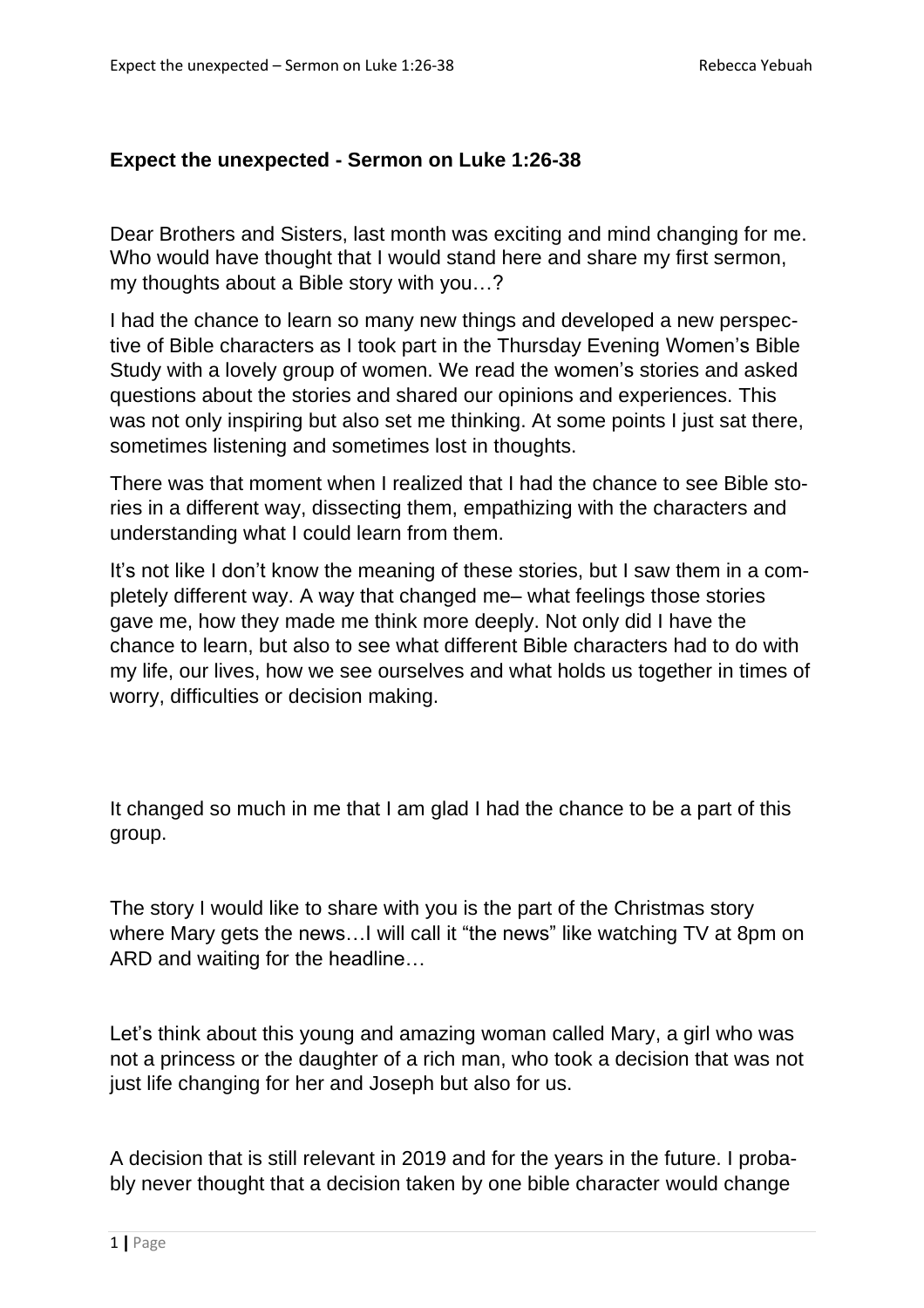our lives and our believing. I mean, she took the risk of being stoned and thrown out of her house, her fiancé *(e am Ende aussprechen)* may have left her as the baby was not his. I know this was God's baby, but still, would you have believed her? Mary the nobody, the non-princess, pregnant by God, best joke ever. She could have been alone in this situation.

## **But let's start from the beginning:**

**In Luke 1:28** Mary was visited by the angel Gabriel and she was a bit surprised and amazed by the greeting of the angel. "Rejoice, highly favoured one, the Lord is with you, blessed are YOU! among women!"

Hmmm…

Highly favoured?

Why was she highly favoured, what had she done to be that?

Blessed among women? Why her?

This greeting alone brings up many questions.

I always took the story as it is, it's a young woman called Mary and she was the one – Merry Christmas, Amen.

But there is this young woman called Mary, unmarried and let's hope happy with her life. She had everything a young woman of her times would be happy to have…She would never have dreamt about being highly favoured by God I expect. Would never have thought that an angel would come to her with news from God.

I mean, just think about your daily life. You get up early in the morning and do the things you do every morning as is normal for you, God sees something in you that makes you highly favoured, isn't that crazy?

But let's continue with **Luke 1:30-37 …** the meeting and conversation between the angel and Mary.

So there comes this angel called Gabriel from nowhere and tells Mary "you are the chosen one"

Let me be honest with you, I had never really thought about this story properly– it was a story I have been brought up with and I know well but have never really thought about deeply.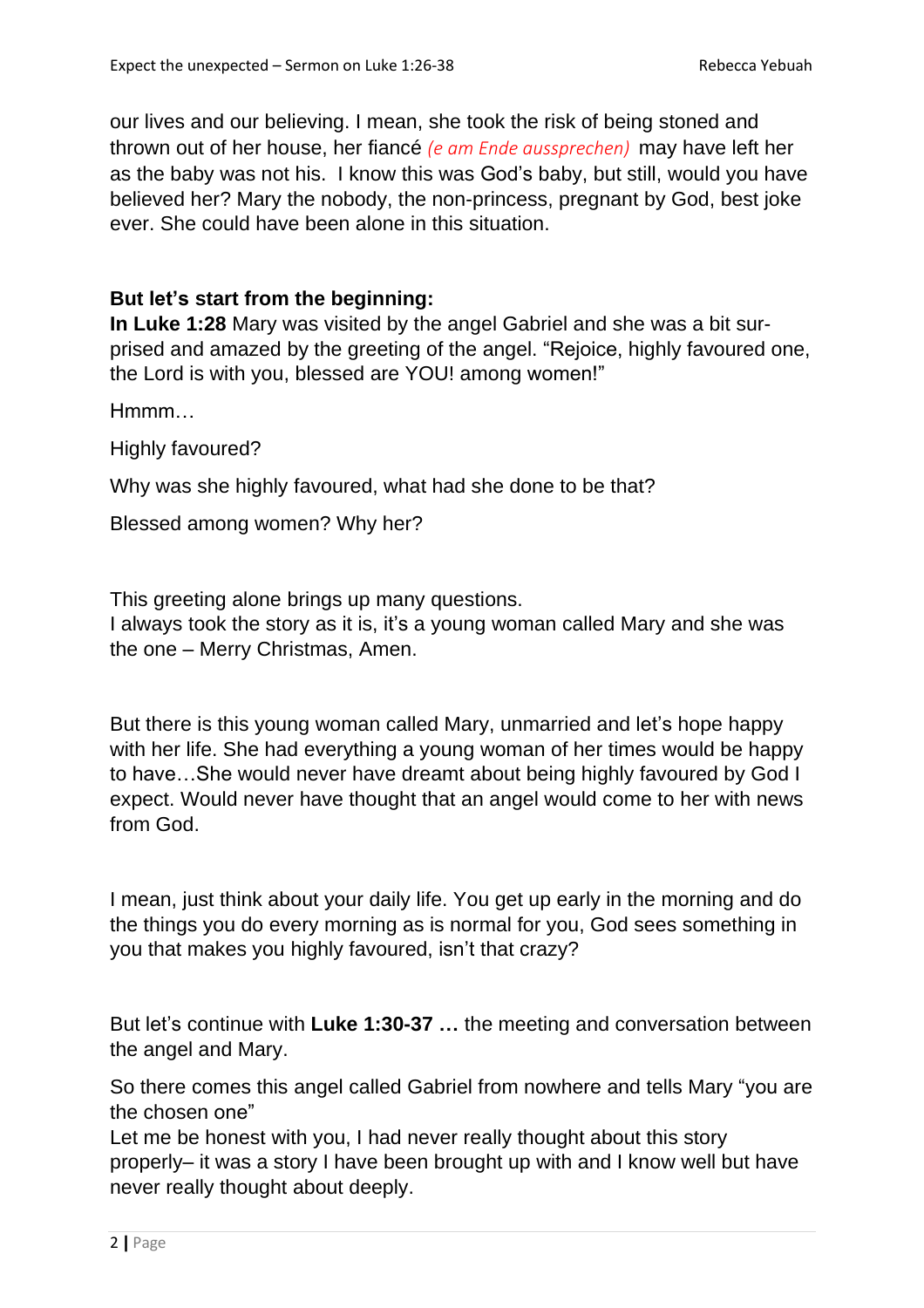→ Angel appears - Mary pregnant - Mary on a donkey - Jesus in a manger - Merry Christmas, hallelujah, Amen. *(übertreiben)*

But now, there are some things that go through my mind:

The angel appears, and Mary was fine with it?!

So, this angel came to her house, maybe the angel knocked at the door and looked like a familiar person to Mary, or maybe he really was a stranger, but Mary didn't feel afraid to let him in and offer him a seat...

Just imagine how long the angel could have been with Mary and for how long they talked, maybe for minutes - maybe for hours. Maybe she prepared him something to eat and gave him something to drink, to feel welcomed - we will never really know.

I think Mary had a good talk with a friend called Gabriel. Don't we all have that friend that maybe feels something is going to happen and tells you about. And in this case, it was Gabriel who told her about what he knew.

Maybe Mary fainted while Gabriel talked to her or had the highest blood pressure in her life and Gabriel comforted her with his words or maybe hugged her. Perhaps there was more to this conversation than appears in the Bible. Perhaps there is room for us to interpret more into the story but, whatever the story, she made this live changing decision not only for her and Joseph but also for the unborn special baby.

Do you think Mary had a feeling that this would change the course of history? Saying "Yes, let it happen, I am ready" would change the lives of million, even billions, of people?

That through her decision and action she gave us the chance to **H**ELP **U**S **G**ROW **S**PIRITUALLY?

To believe in the unexpected – to believe that God keeps his promise no matter what?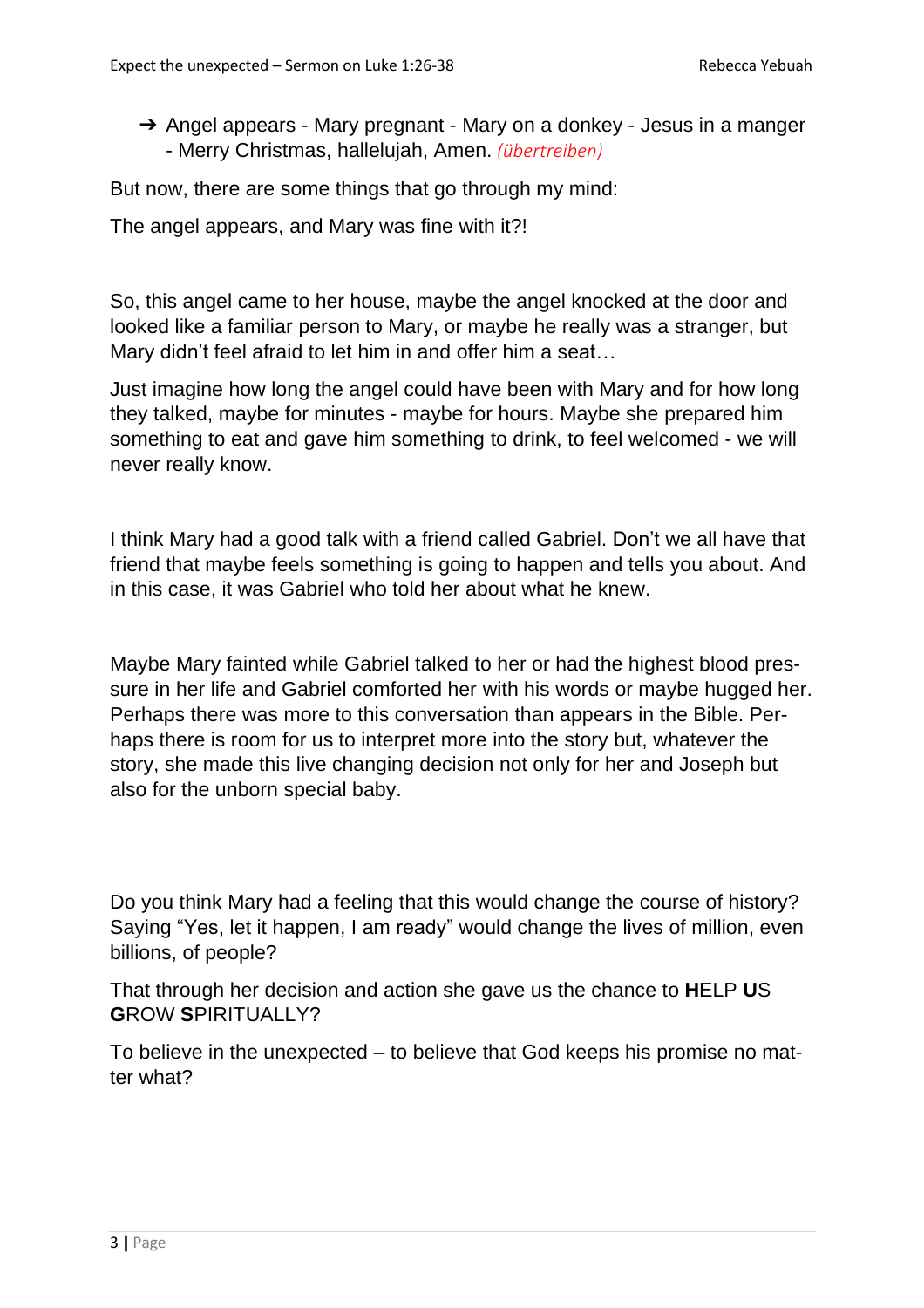Or had Gabriel told her, that the Son of God would one day walk on water, turn water into wine and heal the blind, did he?

Did Mary have any understanding of the importance *(e am Ende nicht aussprechen)* of the Son of God and what lay ahead for him?

Did Mary know that she would eventually lose him, that he would die on the cross but would rise again. Did she?

Did she know anything?

We will never really know what happened that day, but what we know, has affected us all.

So, there she was, our girl Mary, the chosen one, the one who was going to have the special baby, left alone in this situation! Gabriel already on his way home, said what he had to say, did his job and had already said goodbye to Mary.

So, who would believe her when she explained that an angel came and told her she would be pregnant by God would you? I wouldn't. If she came with this!

But she was lucky to have a friend or let me say a sister or a mother called Elisabeth, Elisabeth an old lady with a baby in her womb.

Both in the same silly situation…silly but what we should not forget, both bringing God into this world, without even knowing. Yes, the one too old and the other too young to give birth. Besides the age, both would be the talk of the town, the best gossip you would hear…

But they had each other, a friendship that was stronger than we could imagine. Holding and supporting each other in this moment, was by far the best thing that could happen to them…

We should also not forget, Mary went straight to Elisabeth, not to Joseph but to her. To be honest, I would have stayed home for a while, blanket over my head and would maybe cry like a baby, before running to a friend's house, but that was our brave Mary who knew what was good for her in the situation she was in.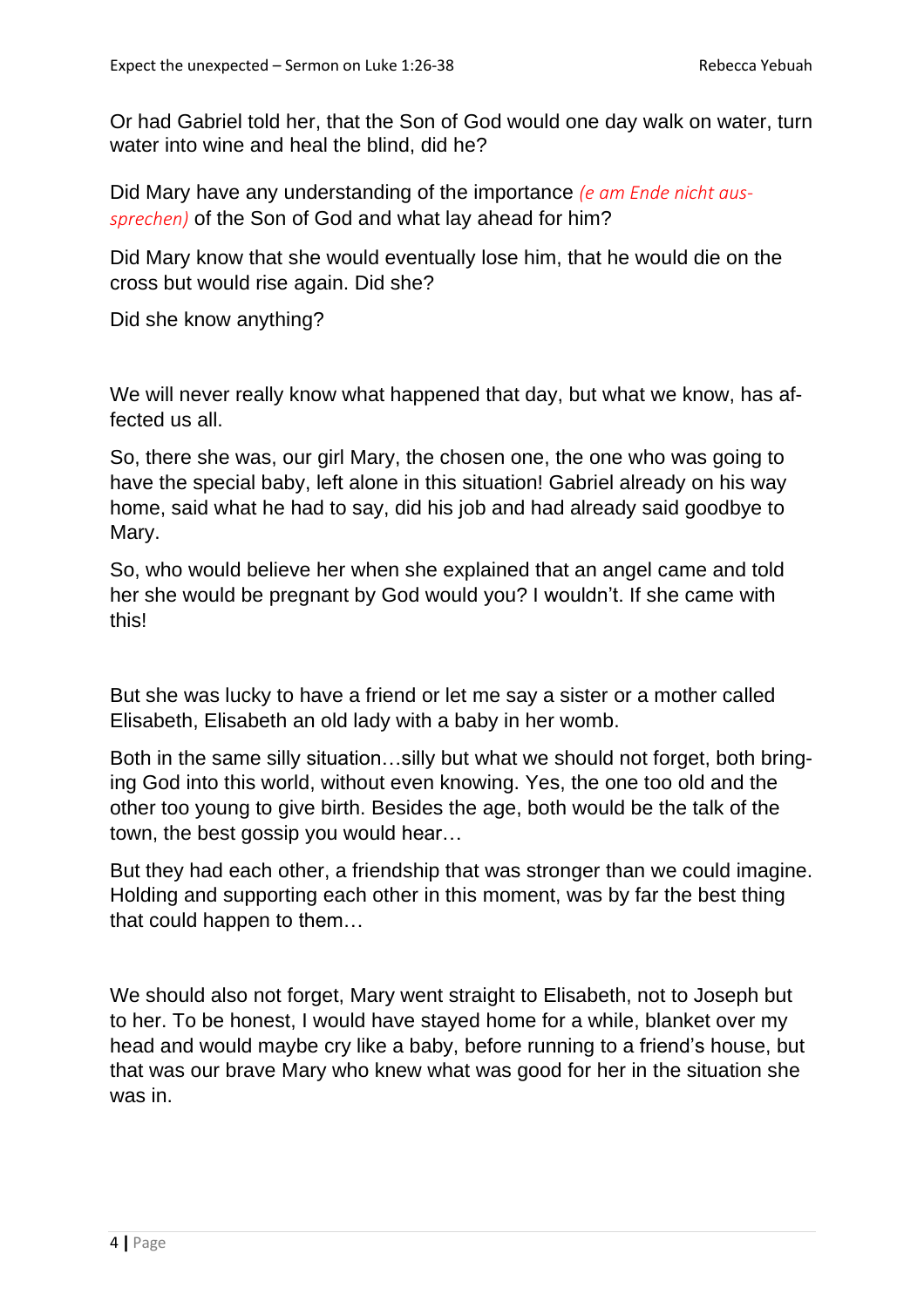Elisabeth was not only a friend of Mary's; she was like a mother to her – she knew that Elisabeth wouldn't send her back nor leave her alone with her worries. She knew that with Elisabeth everything was fine, that Elisabeth would welcome her with open arms and smile at her and tell her: "My daughter, with God everything will be fine, don't be afraid, show strength, share your spirit".

Maybe she would also tell her, that there was a reason why she had said "Yes!" and she should not doubt herself.

She had a friend. A friend who would walk through the streets with her, holding hands, ignoring the loud and annoying talk in the town.

But not only would Elisabeth comfort Mary but with Mary's presence Elisabeth had a friend around too. Mary would help her deal with her situation too, mutual support. I mean, this lady was old and had a man who could not talk – isn't that a big burden already? Didn't she have other problems on her mind? And then comes Mary with her "problem" isn't it too much? With Mary at her side, she had the time to be free of worries, to share little things, to talk like good friends or mothers and daughters do, sit at the table have a cup of coffee and talk about the other ladies in town and laugh together?

So, this whole story is like the two sides of a coin – those two women stories are different, but in the end, they belong together and will roll the same way.

In the middle part I told you that Mary's decision helped us grow spiritually.

If you take the first letter of HELP US GROW SPIRITUALLY you will see that the letter H could represent the word HUGS.

Yes HUGS,

…so my little message for you today is not only to share your spirit, but to HUG people, share HUGS and by doing this share your spirit with them.